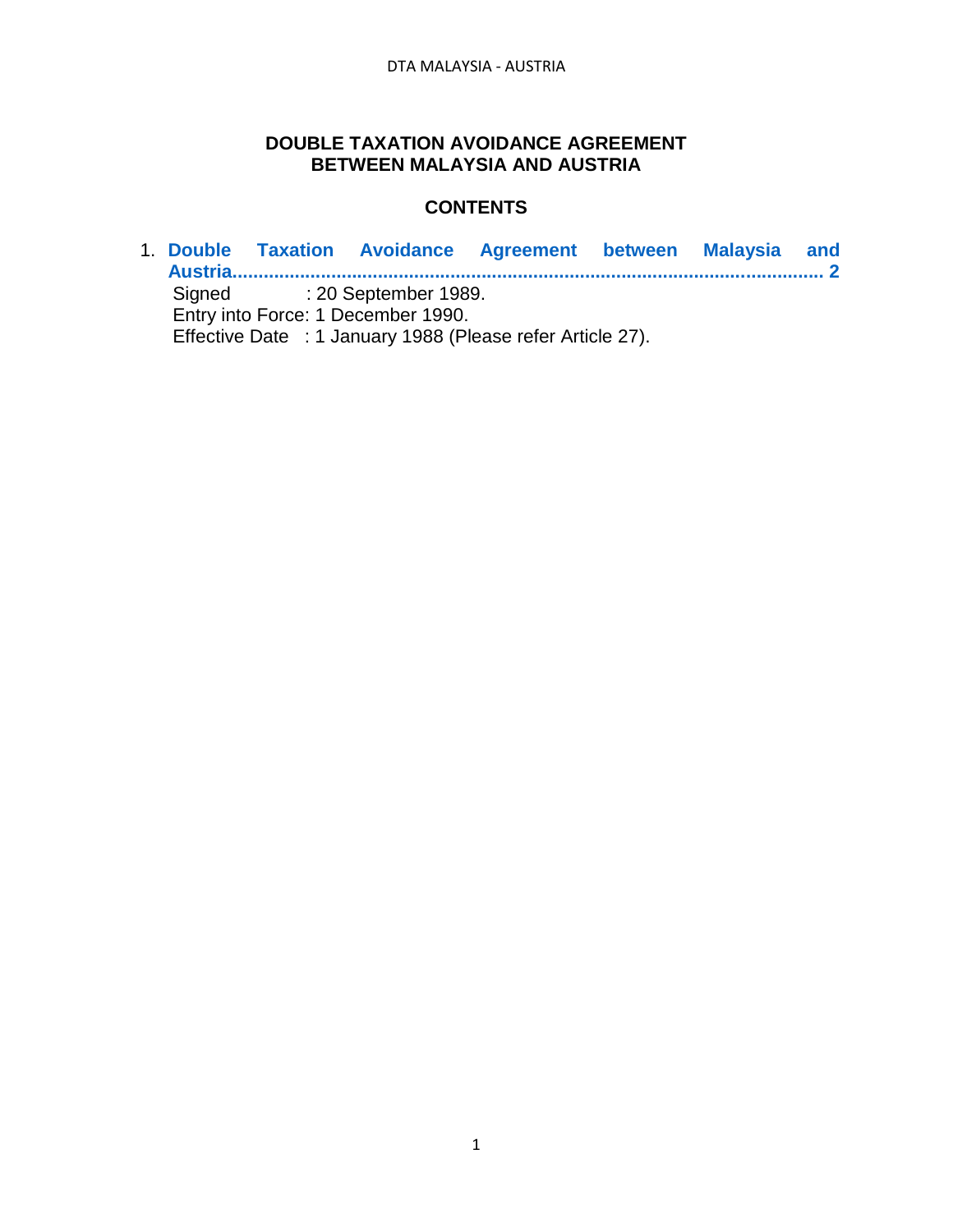<span id="page-1-0"></span>P.U. (A) 426/1989 Signed: 20 September 1989 (Vienna) Effective Date: 1 January 1988

#### **AGREEMENT BETWEEN THE GOVERNMENT OF MALAYSIA AND THE GOVERNMENT OF THE REPUBLIC OF AUSTRIA FOR THE AVOIDANCE OF DOUBLE TAXATION AND THE PREVENTION OF FISCAL EVASION WITH RESPECT TO TAXES ON INCOME**

The Government of Malaysia and the Government of the Republic of Austria desiring to conclude an Agreement for the Avoidance of Double Taxation and the Prevention of Fiscal Evasion with respect to Taxes on Income, have agreed as follows:

#### Article 1 **PERSONAL SCOPE**

This Agreement shall apply to persons who are residents of one or both of the Contracting States.

## Article 2 **TAXES COVERED**

1. This Agreement shall apply to taxes on income imposed by a Contracting State, irrespective of the manner in which they are levied.

- 2. The taxes which are the subject of this Agreement are:
	- (a) in Malaysia:
		- (i) the income tax and excess profit tax;
		- (ii) the supplementary income tax (development tax); and
		- (iii) the petroleum income tax.

(hereinafter referred to as "Malaysian tax");

- (b) in Austria:
	- (i) the income tax (die Einkommensteuer);
	- (ii) the corporation tax (die Korperschaftsteuer);
	- (iii) the directors' tax (die Aufsichtsratsabgabe); and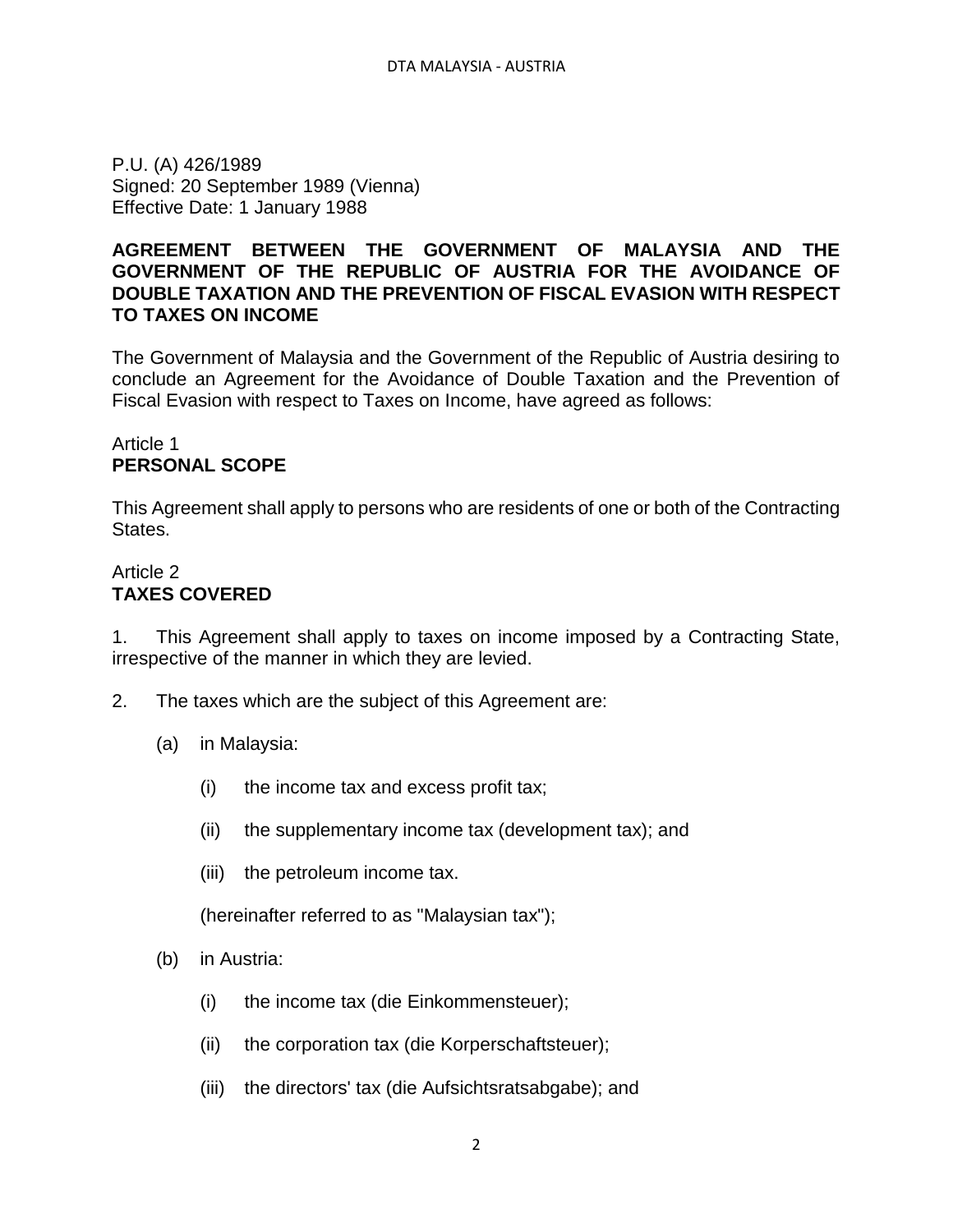(iv) the tax on commercial and industrial enterprises, including the tax levied on the sum of wages (die Gewerbesteuer einschliesslich der Lohnsummensteuer)

(hereinafter referred to as "Austrian tax")

3. The Agreement shall also apply to any identical or substantially similar taxes on income which are imposed after the date of signature of this Agreement in addition to, or in place of, the existing taxes. The competent authorities of the Contracting States shall notify each other of important changes which have been made in their respective taxation laws.

#### Article 3 **GENERAL DEFINITIONS**

- 1. In this Agreement, unless the context otherwise requires:
	- (a) the term "Malaysia" means the Federation of Malaysia and includes the adjacent territorial waters and the areas of the continental shelf and the waters superjacent to it, over which Malaysia exercises its rights in accordance with international law and the laws of Malaysia;
	- (b) the term "Austria" means the Republic of Austria;
	- (c) the terms "a Contracting State" and "the other Contracting State" mean Malaysia or Austria as the context requires;
	- (d) the term "person" includes an individual, a company and any other body of persons which is treated as a taxable unit for tax purposes;
	- (e) the term "company" means any body corporate or any entity which is treated as a body corporate for tax purposes;
	- (f) the terms "enterprise of a Contracting State" and "enterprise of the other Contracting State" mean respectively an enterprise carried on by a resident of a Contracting State and an enterprise carried on by a resident of the other Contracting State;
	- (g) the term "tax" means Malaysian tax or Austrian tax, as the context requires;
	- (h) the term "national" means:
		- (i) any individual possessing the nationality or citizenship of a Contracting State;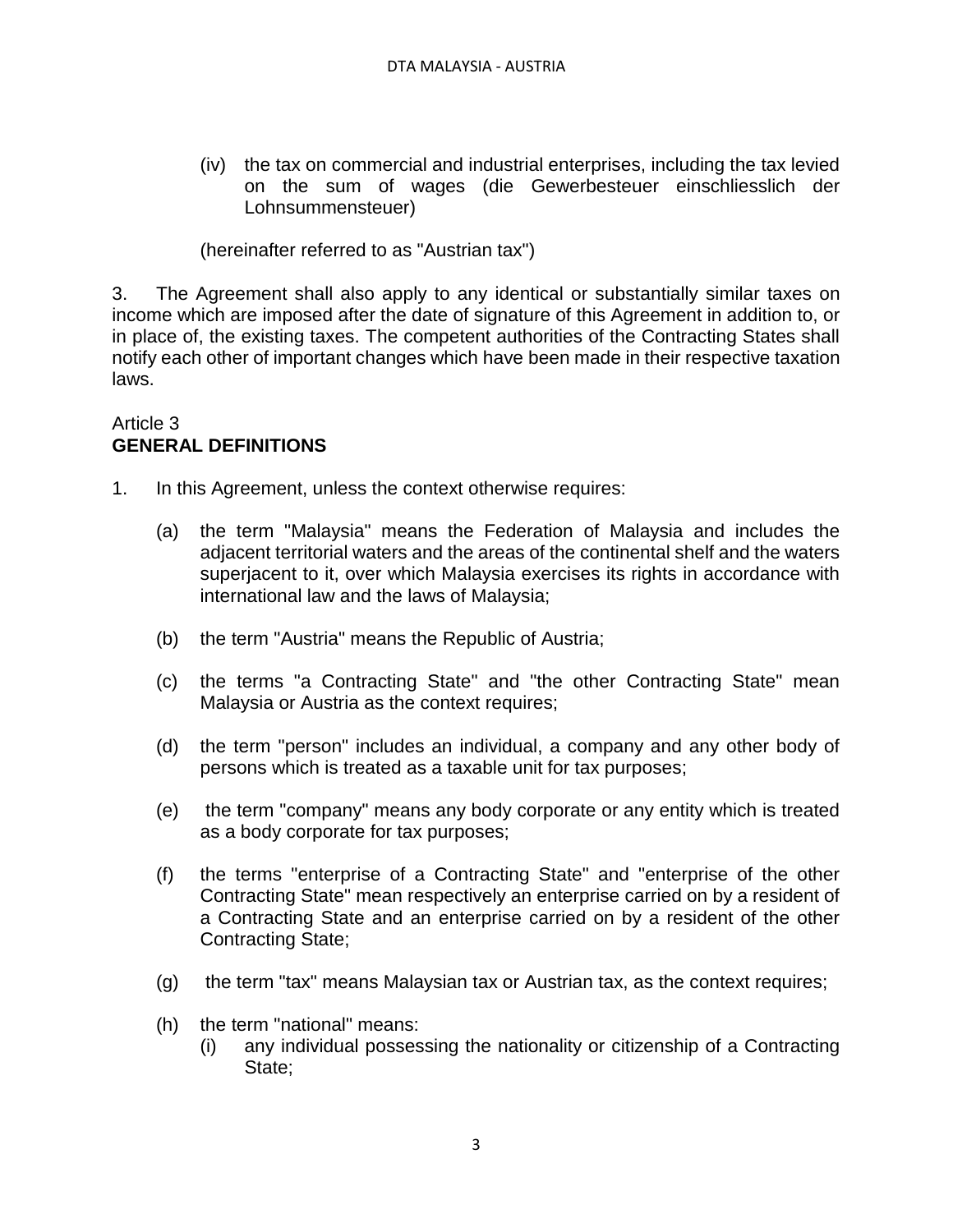- (ii) any legal person, partnership, association and any other entity deriving its status as such from the laws in force in a Contracting State;
- (i) the term "international traffic" means any transport by a ship or aircraft operated by an enterprise of a Contracting State, except when the ship or aircraft is operated solely between places in the other Contracting State;
- (j) the term "competent authority" means:
	- (i) in the case of Malaysia, the Minister of Finance or his authorised representative; and
	- (ii) in the case of Austria, the Federal Minister of Finance.

2. In the application of the Agreement by a Contracting State any term not defined therein shall, unless the context otherwise requires, have the meaning which it has under the laws of that State concerning the taxes to which the Agreement applies.

#### Article 4 **RESIDENT**

1. For the purposes of this Agreement, the term "resident of a Contracting State" means any person who, under the laws of that State, is liable to tax therein by reason of his residence, place of management or any other criterion of a similar nature. But this term does not include any person who is liable to tax in that State in respect only of income from sources in that State.

2. Where by reason of the provisions of paragraph 1 an individual is a resident of both Contracting States, then his status shall be determined as follows:

- (a) he shall be deemed to be a resident of the State in which he has a permanent home available to him; if he has a permanent home available to him in both States, he shall be deemed to be a resident of the State with which his personal and economic relations are closer (centre of vital interests);
- (b) if the State in which he has his centre of vital interests cannot be determined, or if he has not a permanent home available to him in either State, he shall be deemed to be a resident of the State in which he has an habitual abode;
- (c) if he has an habitual abode in both States or in neither of them, he shall be deemed to be a resident of the State of which he is a national;
- d) if he is a national of both States or of neither of them, the competent authorities of the Contracting States shall endeavour to settle the question by mutual agreement.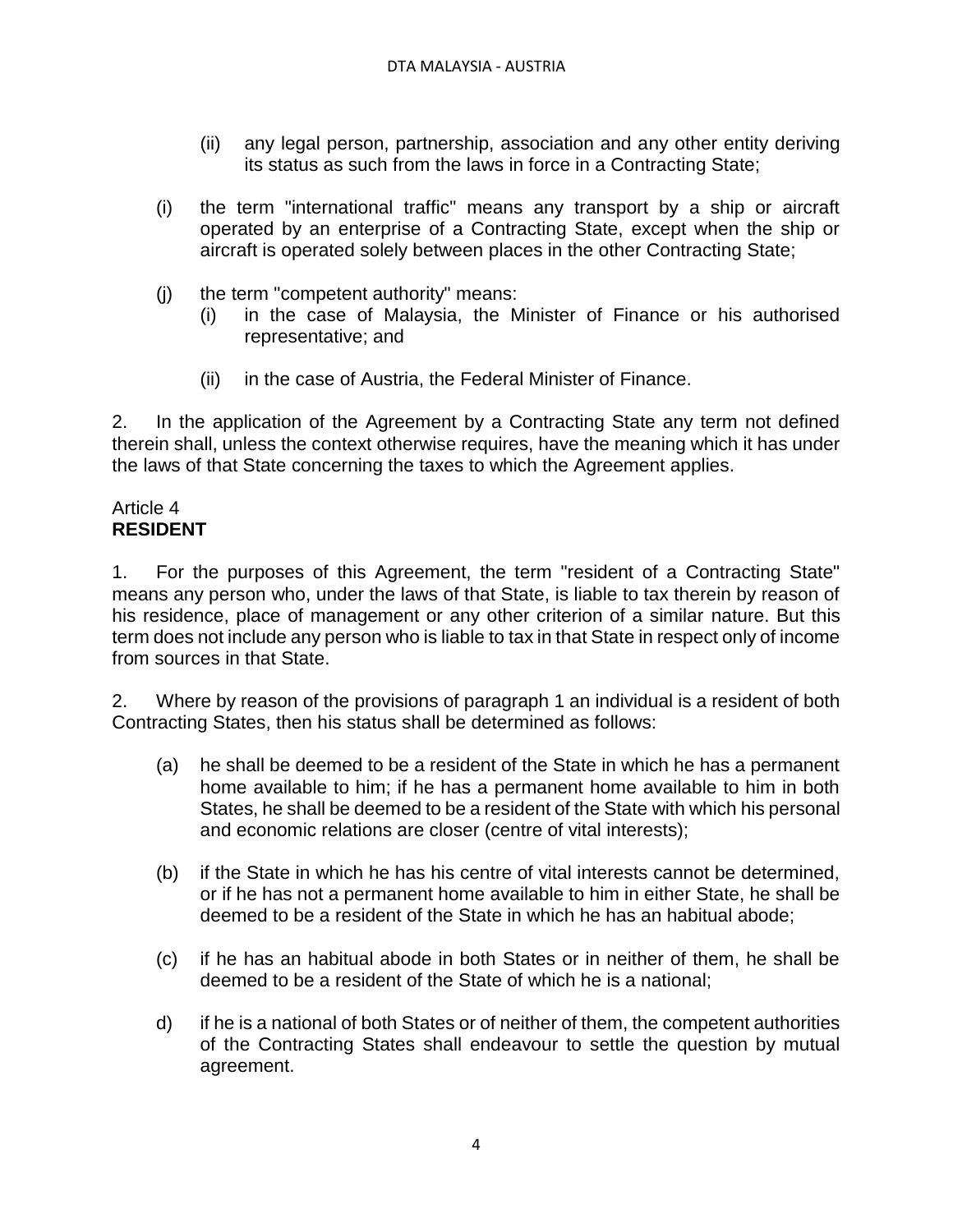3. Where by reason of the provisions of paragraph 1 a person other than an individual is a resident of both Contracting States, then it shall be deemed to be a resident of the State in which its place of effective management is situated.

#### Article 5 **PERMANENT ESTABLISHMENT**

1. For the purposes of this Agreement, the term "permanent establishment" means a fixed place of business through which the business of an enterprise is wholly or partly carried on.

- 2. The term "permanent establishment" includes especially:
	- (a) a place of management;
	- (b) a branch;
	- (c) an office;
	- (d) a factory;
	- (e) a workshop;
	- (f) a mine, an oil or gas well, a quarry or any other place of extraction of natural resources including timber or other forest produce, and
	- (g) a farm or plantation.

3. A building site or construction, installation or assembly project constitutes a permanent establishment only if it lasts more than six months.

4. The term "permanent establishment" shall be deemed not to include:

- (a) the use of facilities solely for the purpose of storage, display or delivery of goods or merchandise belonging to the enterprise;
- (b) the maintenance of a stock of goods or merchandise belonging to the enterprise solely for the purpose of storage, display or delivery;
- (c) the maintenance of a stock of goods or merchandise belonging to the enterprise solely for the purpose of processing by another enterprise;
- (d) the maintenance of a fixed place of business solely for the purpose of purchasing goods or merchandise or of collecting information, for the enterprise;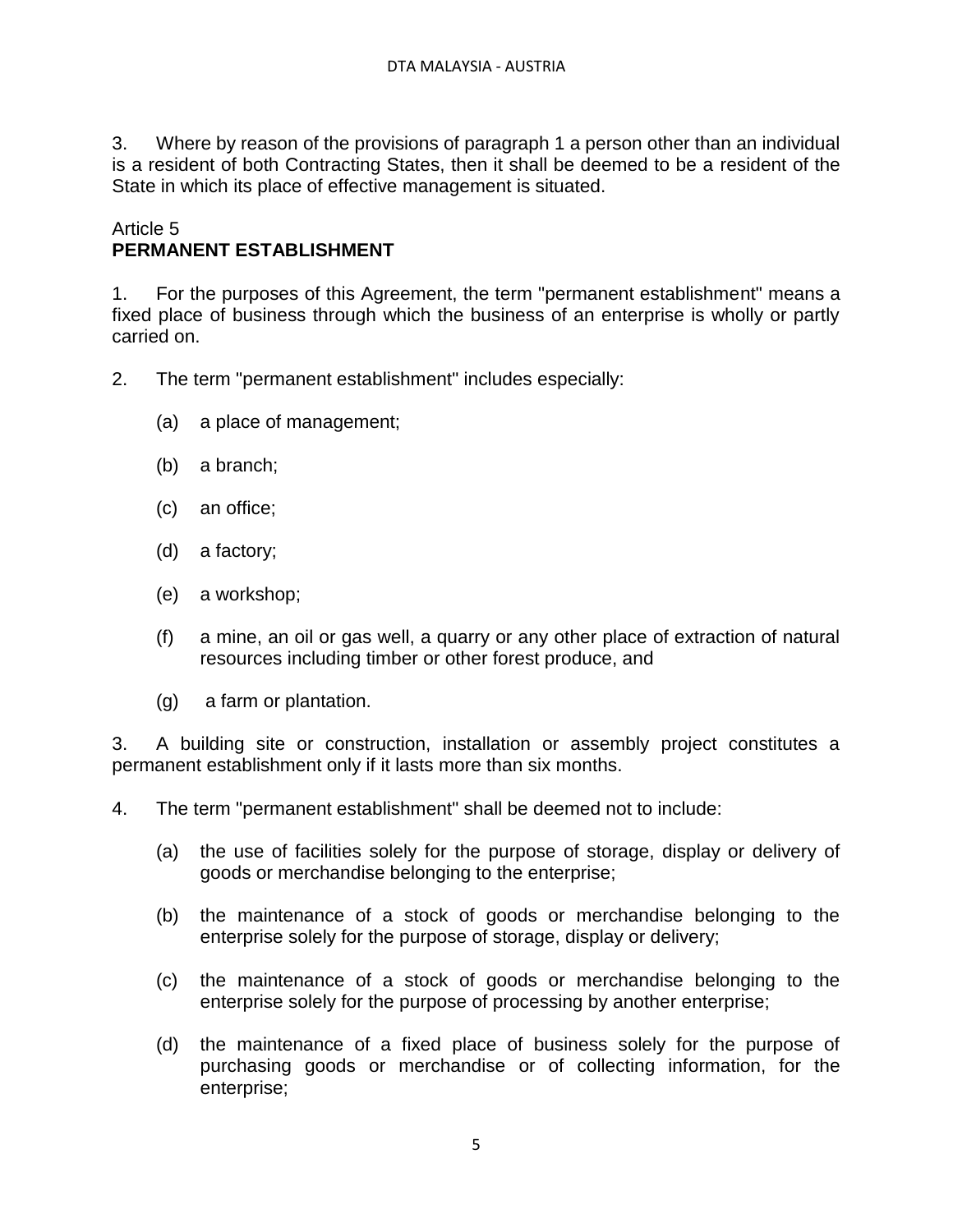- (e) the maintenance of a fixed place of business solely for the purpose of carrying on, for the enterprise, any other activity of a preparatory or auxiliary character;
- (f) the maintenance of a fixed place of business solely for any combination of activities mentioned in sub-paragraphs (a) to (e), provided that the overall activity of the fixed place of business resulting from this combination is of a preparatory or auxiliary character.

5. An enterprise of a Contracting State shall be deemed to have a permanent establishment in the other Contracting State if it carries on supervisory activities in that other State for more than six months within a calendar year in connection with a construction, installation or assembly project which is being undertaken in that other State.

6. A person (other than a broker, general commission agent or any other agent of an independent status to whom paragraph 7 applies) acting in a Contracting State on behalf of an enterprise of the other Contracting State shall be deemed to be a permanent establishment in the first-mentioned State, if:

- (a) he has, and habitually exercises in the first-mentioned State, an authority to conclude contracts in the name of the enterprise, unless his activities are limited to the purchase of goods or merchandise for the enterprise;
- (b) he maintains in the first-mentioned State a stock of goods or merchandise belonging to the enterprise from which he regularly fills orders on behalf of the enterprise.

7. An enterprise of a Contracting State shall not be deemed to have a permanent establishment in the other Contracting State merely because it carries on business in that other State through a broker, general commission agent or any other agent of an independent status, where such persons are acting in the ordinary course of their business.

However, when the activities of such an agent are devoted wholly or almost wholly on behalf of that enterprise, he shall not be considered an agent of an independent status if the transactions between the agent and the enterprise were not made under arm's length conditions.

8. The fact that a company which is a resident of a Contracting State controls or is controlled by a company which is a resident of the other Contracting State or which carries on business in that other State (whether through a permanent establishment or otherwise), shall not of itself constitute either company a permanent establishment of the other.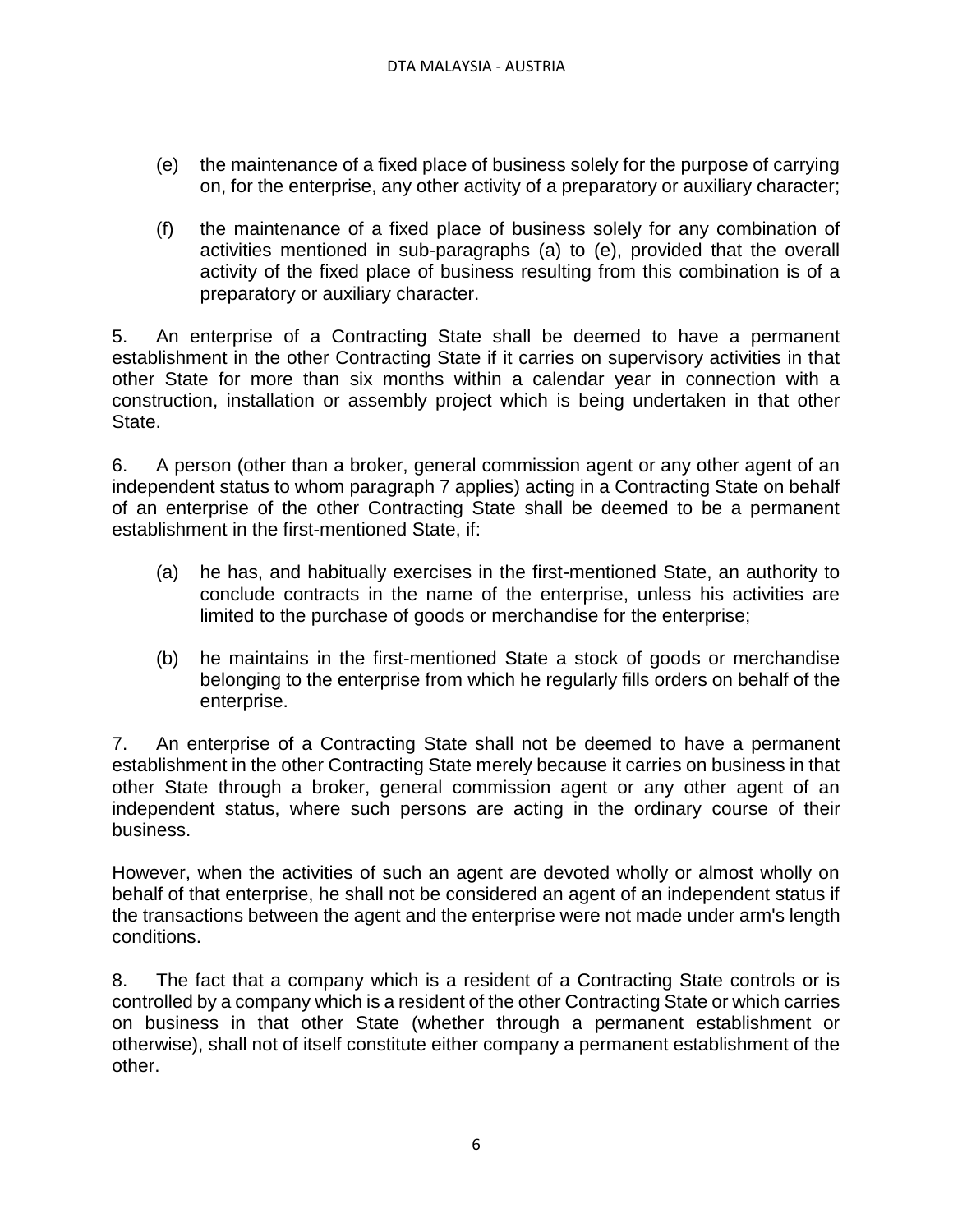# Article 6 **INCOME FROM IMMOVABLE PROPERTY**

1. Income derived by a resident of a Contracting State from immovable property situated in the other Contracting State may be taxed in that other State.

2. For the purposes of this Agreement, the term "immovable property" shall be defined in accordance with the laws of the Contracting State in which the property in question is situated. The term shall in any case include property accessory to immovable property, livestock and equipment used in agriculture and forestry, rights to which the provisions of general law respecting landed property apply, usufruct of immovable property and rights to variable or fixed payments as consideration for the working of, or the right to work, mineral deposits, oil or gas wells, quarries and other places of the extraction of natural resources including timber or other forest produce. Ships, boats and aircraft shall not be regarded as immovable property.

3. The provisions of paragraph 1 shall apply to income derived from the direct use, letting, or use in any other form of immovable property.

4. The provisions of paragraphs 1 and 3 shall also apply to the income from immovable property of an enterprise and to income from immovable property used for the performance of professional services.

### Article 7 **BUSINESS PROFITS**

1. The profits of an enterprise of a Contracting State shall be taxable only in that State unless the enterprise carries on business in the other Contracting State through a permanent establishment situated therein. If the enterprise carries on business as aforesaid, the profits of the enterprise may be taxed in the other State but only so much of them as is attributable to that permanent establishment.

2. Subject to the provisions of paragraph 3, where an enterprise of a Contracting State carries on business in the other Contracting State through a permanent establishment situated therein, there shall in each Contracting State be attributed to that permanent establishment the profits which it might be expected to make if it were a distinct and separate enterprise engaged in the same or similar activities under the same or similar conditions and dealing wholly independently with the enterprise of which it is a permanent establishment.

3. In determining the profits of a permanent establishment, there shall be allowed as deductions expenses including executive and general administrative expenses, which would be deductible if the permanent establishment were an independent enterprise, insofar as they are reasonably allocable to the permanent establishment, whether incurred in the State in which the permanent establishment is situated or elsewhere.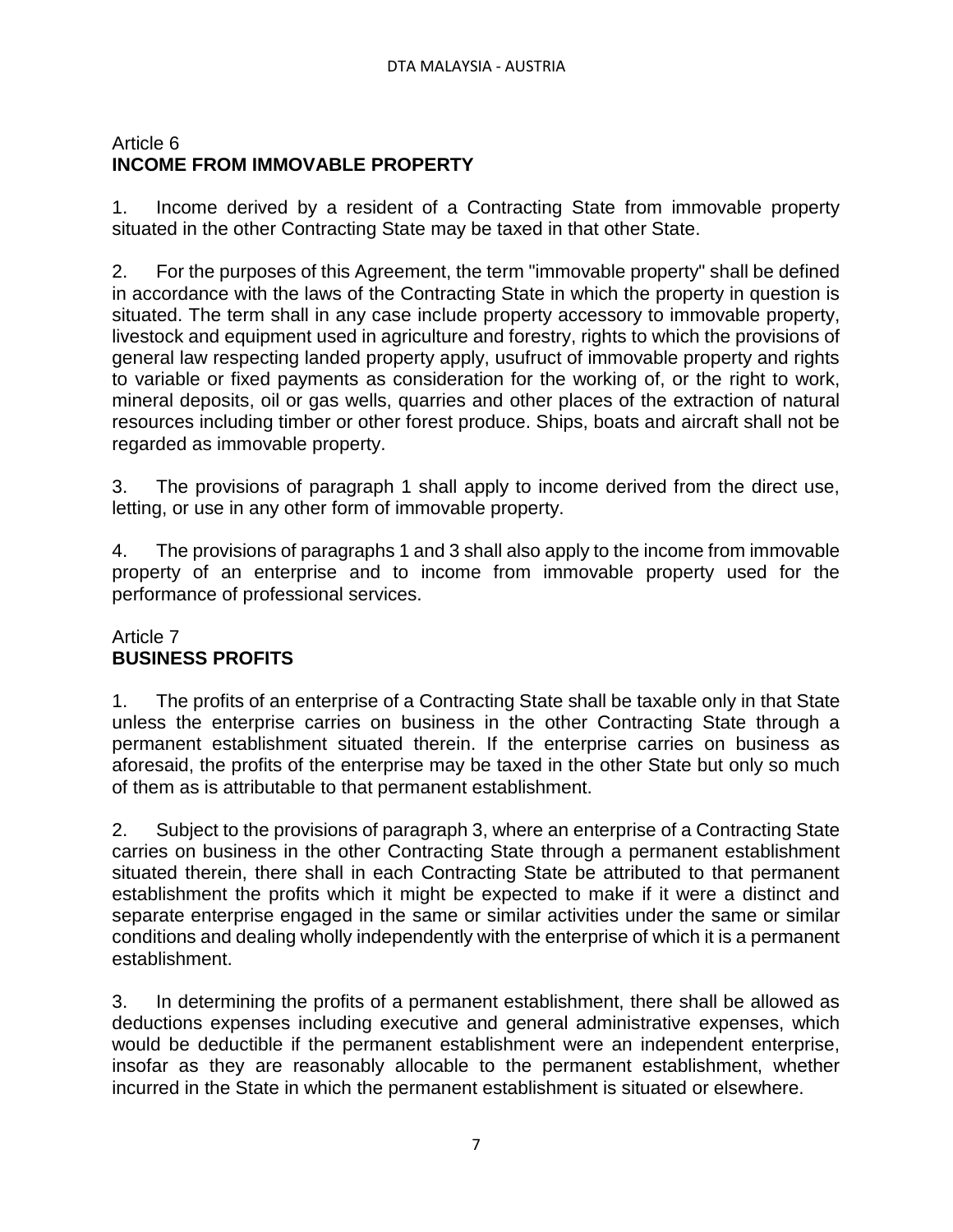4. If the information available to the competent authority is inadequate to determine the profits to be attributed to the permanent establishment of an enterprise, nothing in this Article shall affect the application of any law of that State relating to the determination of the tax liability of a person by the exercise of a discretion or the making of an estimate by the competent authority, provided that the law shall be applied, so far as the information available to the competent authority permits, in accordance with the principle of this Article.

5. No profits shall be attributed to a permanent establishment by reason of the mere purchase by that permanent establishment of goods or merchandise for the enterprise.

6. For the purposes of the preceding paragraphs, the profits to be attributed to the permanent establishment shall be determined by the same method year by year unless there is good and sufficient reason to the contrary.

7. Where profits include items of income which are dealt with separately in other Articles of this Agreement, then the provisions of those Articles shall not be affected by the provisions of this Article.

## Article 8 **SHIPPING AND AIR TRANSPORT**

1. Profits derived by an enterprise of a Contracting State from the operation of ships or aircraft in international traffic shall be taxable only in that state.

2. Income of an enterprise of one of the Contracting States derived from the other Contracting State from the operation of ships in international traffic may be taxed in that other Contracting State, but the tax chargeable in that other State on such income shall be reduced by an amount equal to fifty per cent of such tax.

3. Paragraphs 1 and 2 shall also apply to the share of the profits from the operation of ships or aircraft derived by a resident of a Contracting State from the participation in a pool, a joint business or an international operating agency.

## Article 9 **ASSOCIATED ENTERPRISES**

## **Where**

(a) an enterprise of a Contracting State participates directly or indirectly in the management, control or capital of an enterprise of the other Contracting State, or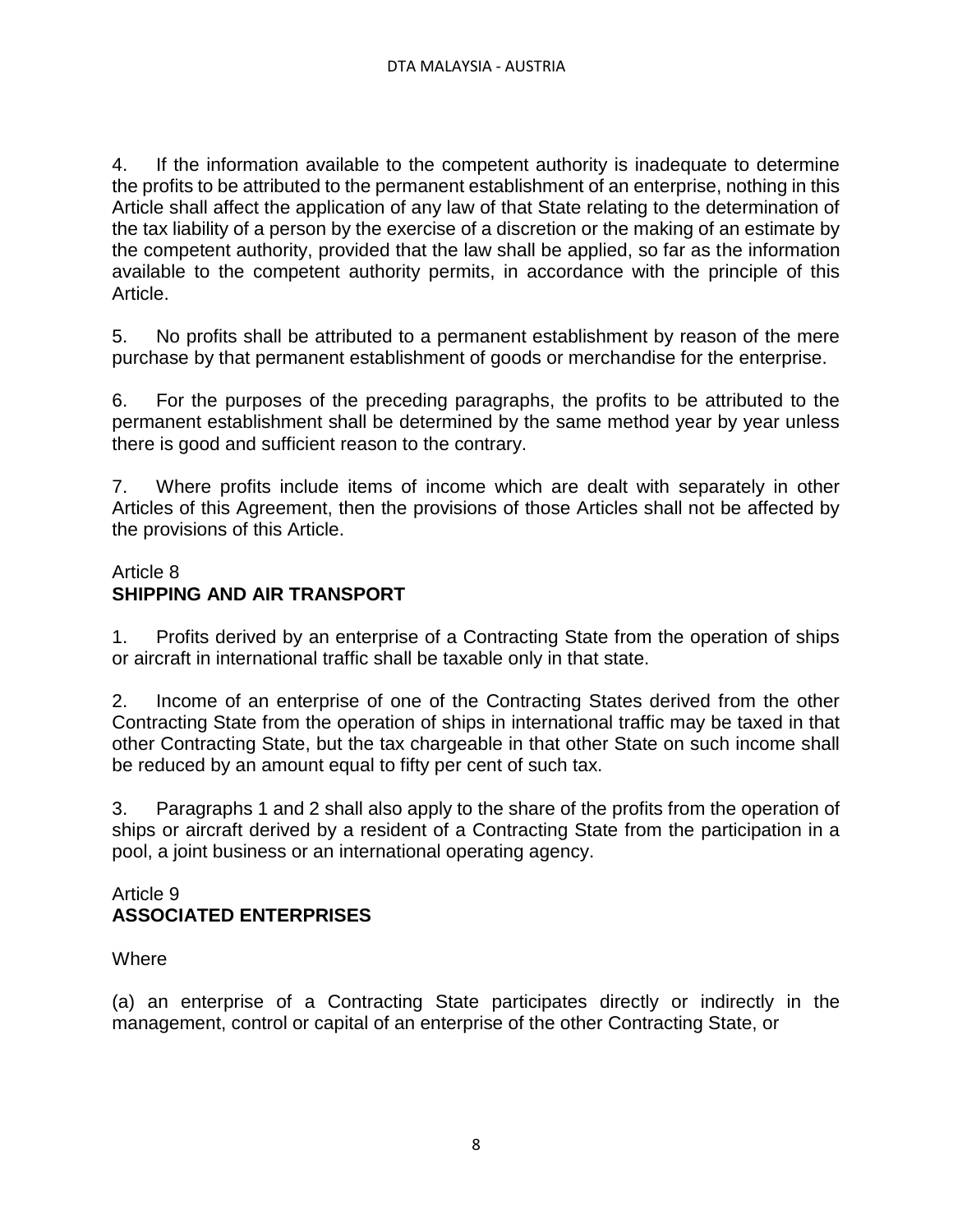(b) the same persons participate directly or indirectly in the management, control or capital of an enterprise of a Contracting State and an enterprise of the other Contracting State,

and in either case conditions are made or imposed between the two enterprises in their commercial or financial relations which differ from those which would be made between independent enterprises, then any profits which would, but for those conditions, have accrued to one of the enterprises, but, by reason of those conditions, have not so accrued, may be included in the profits of that enterprise and taxed accordingly.

## Article 10 **DIVIDENDS**

1. Dividends paid by a company which is a resident of a Contracting State to a resident of the other Contracting State may be taxed in that other State.

2. Dividends paid by a company which is a resident of Austria to a resident of Malaysia may be taxed in Austria in accordance with the laws of Austria but if the recipient is the beneficial owner of the dividends the tax so charged shall not exceed:

- (a) 5 per cent of the gross amount of the dividends if the beneficial owner is a company (other than a partnership) which holds directly at least 25 per cent of the capital of the company paying the dividends;
- (b) 10 per cent of the gross amount of the dividends in all other cases.

3. Dividends paid by a company which is a resident of Malaysia to a resident of Austria who is the beneficial owner thereof shall be exempt from any tax in Malaysia which is chargeable on dividends in addition to the tax chargeable in respect of the income of the company. Nothing in this paragraph shall affect the provisions of the Malaysian law under which the tax in respect of a dividend paid by a company which is a resident of Malaysia from which Malaysian tax has been, or has been deemed to be, deducted may be adjusted by reference to the rate of tax appropriate to the Malaysian year of assessment immediately following that in which the dividend was paid.

4. The term "dividends" as used in this Article means income from shares or other rights, not being debt-claims, participating in profits, as well as income from other corporate rights which is subjected to the same taxation treatment as income from shares by the laws of the State of which the company making the distribution is a resident.

5. The provisions of paragraphs 1, 2 and 3 shall not apply if the beneficial owner of the dividends, being a resident of a Contracting State, carries on business in the other Contracting State of which the company paying the dividends is a resident, through a permanent establishment situated therein, and the holding in respect of which the dividends are paid is effectively connected with such permanent establishment. In such a case the provisions of Article 7 shall apply.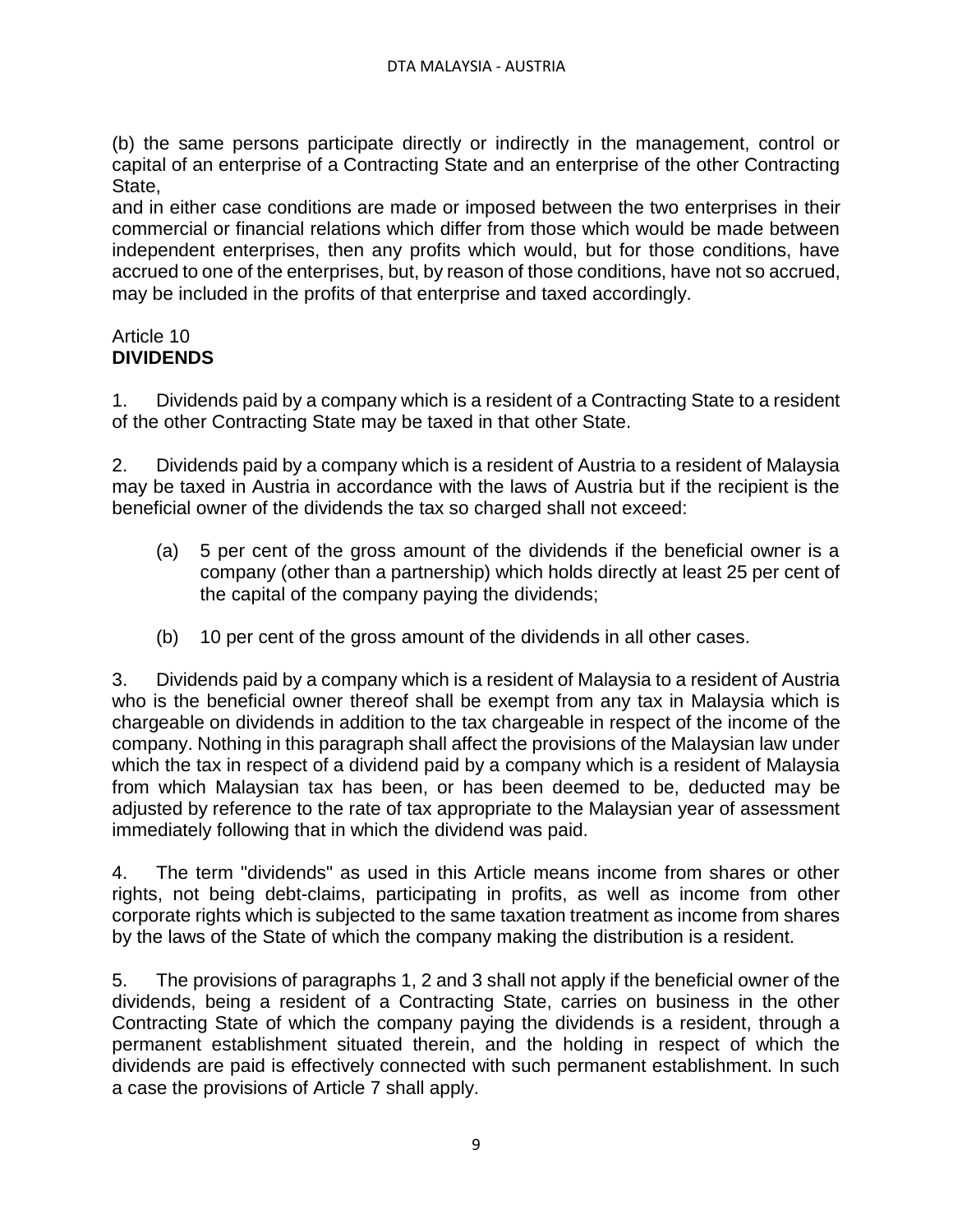6. Where a company which is a resident of a Contracting State derives income or profits from the other Contracting State, that other State may not impose any tax on the dividends paid by the company to persons who are not residents of that other State, or subject the company's undistributed profits to a tax on undistributed profits, even if the dividends paid or the undistributed profits consist wholly or partly of income or profits arising in such other State.

#### Article 11 **INTEREST**

1. Interest arising in a Contracting State and paid to a resident of the other Contracting State may be taxed in that other State.

2. However, such interest may also be taxed in the Contracting State in which it arises, and according to the laws of that State, but if the recipient is the beneficial owner of the interest, the tax so charged shall not exceed 15 per cent of the gross amount of the interest.

3. Notwithstanding the provisions of paragraph 2, interest to which a resident of Austria is beneficially entitled shall be exempt from Malaysian tax if the loan or other indebtedness in respect of which the interest is paid is an approved loan as defined in section 2 (1) of the Income Tax Act, 1967 of Malaysia.

4. Notwithstanding the provisions of paragraphs 2 and 3, the Government of a Contracting State shall be exempt from tax in the other Contracting State in respect of interest derived by the Government from that other State.

- 5. For the purposes of paragraph 4, the term "Government":
	- (a) in the case of Malaysia means the Government of Malaysia and shall include:
		- (i) the governments of the States;
		- (ii) the local authorities;
		- (iii) the statutory bodies; and
		- (iv) the Bank Negara Malaysia;
	- (b) in the case of Austria means the Republic of Austria including the political subdivisions and local authorities of the Republic of Austria and shall also include the "Osterreichische Kontrollbank AG".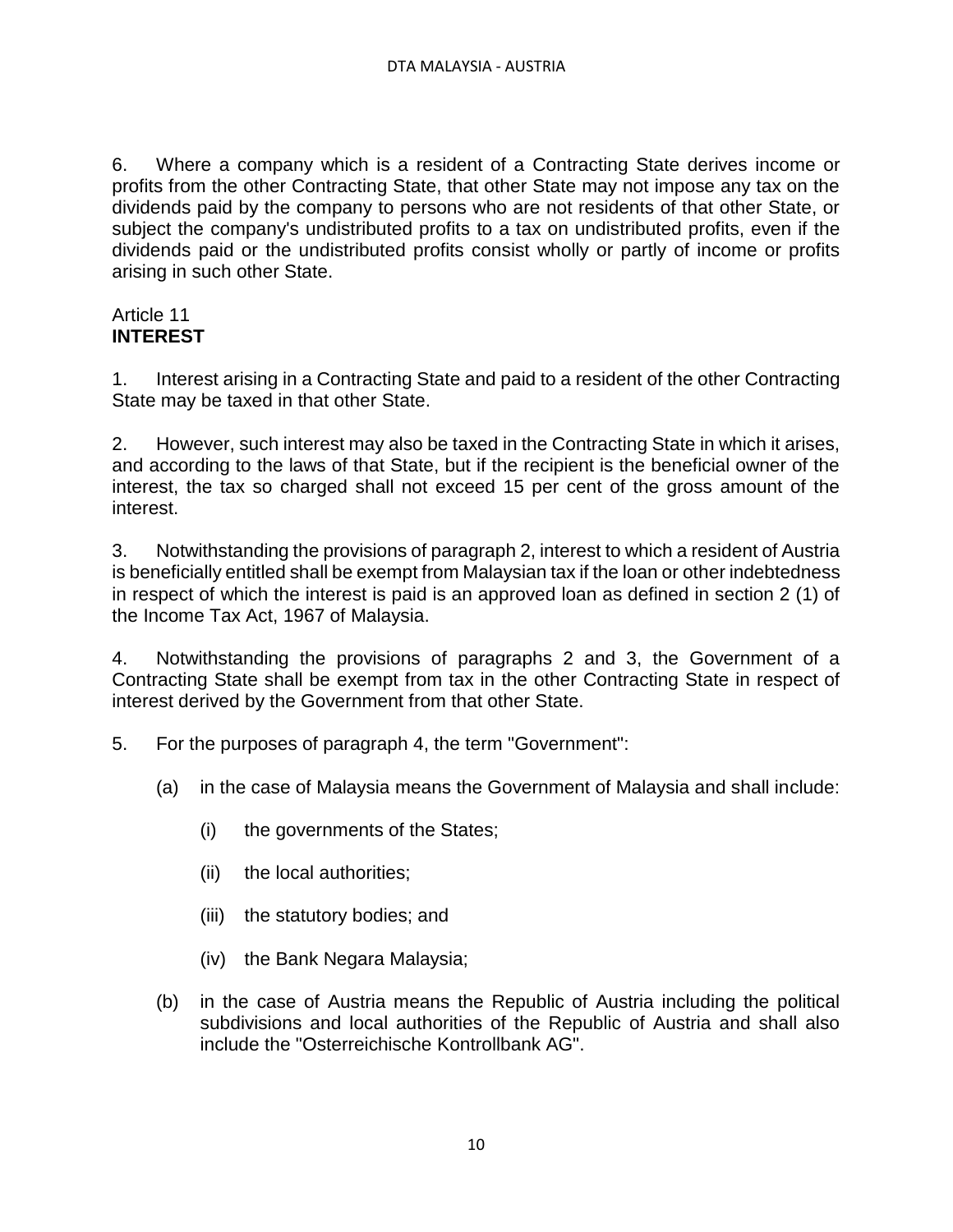6. The term "interest" as used in this Article means income from debt claims of every kind, whether or not secured by mortgage and whether or not carrying a right to participate in the debtor's profits, and in particular, income from government securities and income from bonds or debentures.

7. The provisions of paragraphs 1, 2 and 3 shall not apply if the beneficial owner of the interest, being a resident of a Contracting State, carries on business in the other Contracting State in which the interest arises, through a permanent establishment situated therein, and the debt-claim in respect of which the interest is paid is effectively connected with such permanent establishment. In such a case the provisions of Article 7 shall apply.

8. Interest shall be deemed to arise in a Contracting State when the payer is that State itself, a political subdivision, a local authority or a statutory body thereof, or a resident of that State. Where, however, the person paying the interest, whether he is a resident of a Contracting State or not, has in a Contracting State a permanent establishment in connection with which the indebtedness on which the interest is paid was incurred, and such interest is borne by such permanent establishment, then such interest shall be deemed to arise in the State in which the permanent establishment is situated.

9. Where, by reason of a special relationship between the payer and the beneficial owner or between both of them and some other person, the amount of the interest paid, having regard to the debt claim for which it is paid, exceeds the amount which would have been agreed upon by the payer and the beneficial owner in the absence of such relationship, the provisions of this Article shall apply only to the last-mentioned amount. In such case, the excess part of the payments shall remain taxable according to the laws of each Contracting State, due regard being had to the other provisions of this Agreement.

## Article 12 **ROYALTIES**

1. Royalties arising in a Contracting State and paid to a resident of the other Contracting State may be taxed in that other State.

2. However, such royalties may also be taxed in the Contracting State in which they arise, and according to the laws of that State, but if the recipient is the beneficial owner of the royalties, the tax so charged shall not exceed:

- (a) 10 per cent of the gross amount of the royalties referred to in paragraph 3(a);
- (b) 15 per cent of the gross amount of the royalties referred to in paragraph 3(b).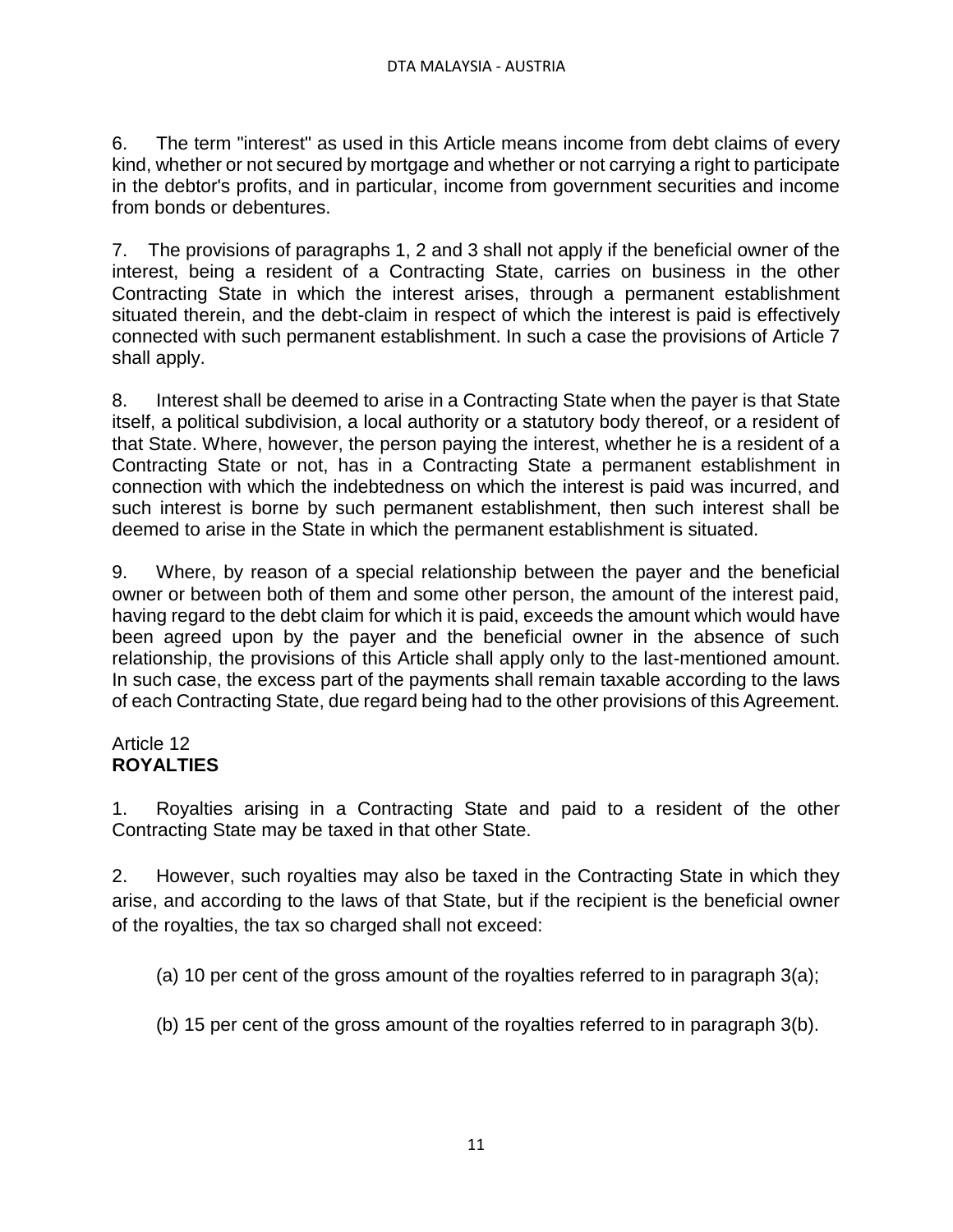3. The term "royalties" as used in this Article means payments of any kind received as a consideration for:

- (a) the use of, or the right to use, any patent, trade mark, design or model, plan, secret formula or process, or any copyright of scientific work, or for the use of, or the right to use, industrial, commercial, or scientific equipment, or for information concerning industrial, commercial or scientific experience;
- (b) the use of, or the right to use, cinematograph films, or tapes for radio or television broadcasting or any copyright of literary or artistic work.

4. The provisions of paragraph 1 and 2 shall not apply if the beneficial owner of the royalties, being a resident of a Contracting State, carries on business in the other Contracting State in which the royalties arise, through a permanent establishment situated therein, and the right or property in respect of which the royalties are paid is effectively connected with such permanent establishment. In such a case the provisions of Article 7 shall apply.

5. Royalties shall be deemed to arise in a Contracting State when the payer is that State itself, a political subdivision, a local authority or a statutory body thereof, or a resident of that State. Where, however, the person paying such royalties, whether he is a resident of a Contracting State or not, has in a Contracting State a permanent establishment in connection with which the obligation to pay the royalties was incurred, and such royalties are borne by such permanent establishment, then such royalties shall be deemed to arise in the State in which the permanent establishment is situated.

6. Where, by reason of a special relationship between the payer and the beneficial owner or between both of them and some other person, the amount of the royalties paid, having regard to the use, right or information for which they are paid, exceeds the amount which would have been agreed upon by the payer and the beneficial owner in the absence of such relationship, the provisions of this Article shall apply only to the last-mentioned amount. In such a case, the excess part of the payments shall remain taxable according to the laws of each Contracting State, due regard being had to the other provisions of this Agreement.

## Article 13 **GAINS FROM THE ALIENATION OF PROPERTY**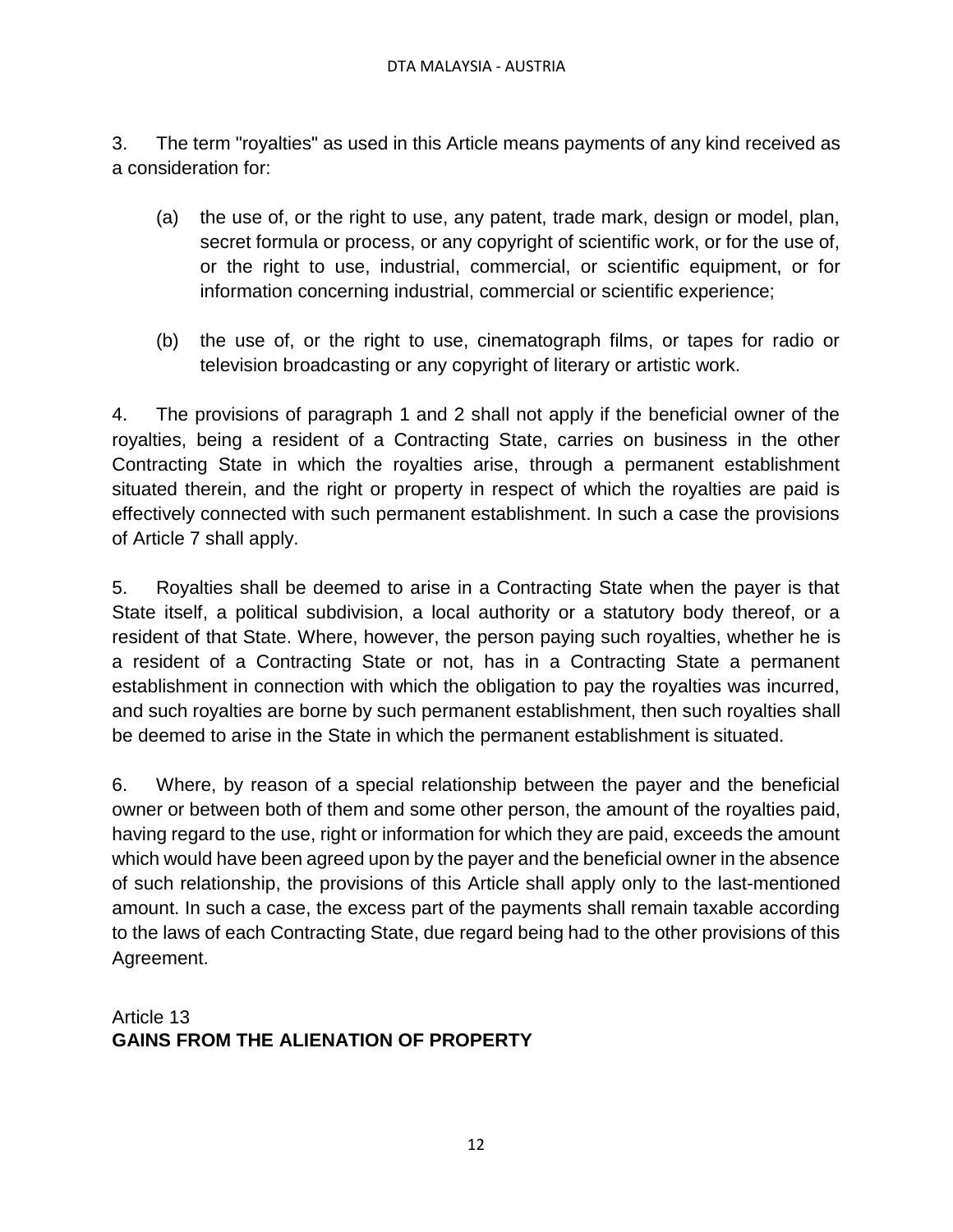1. Gains from the alienation of immovable property, as defined in paragraph 2 of Article 6, may be taxed in the Contracting State in which such property is situated.

2. Gains from the alienation of movable property forming part of the business property of a permanent establishment which an enterprise of a Contracting State has in the other Contracting State including such gains from the alienation of such a permanent establishment (alone or together with the whole enterprise) may be taxed in that other State. However, gains from the alienation of ships or aircraft operated by an enterprise of a Contracting State in international traffic and movable property pertaining to the operation of such ships or aircraft shall be taxable only in the State of which the enterprise is a resident.

3. Gains from the alienation of any property or assets, other than those mentioned in paragraphs 1 and 2 of this Article, shall be taxable only in the Contracting State of which the alienator is a resident.

## Article 14 **PERSONAL SERVICES**

1. Subject to the provisions of Articles 15, 16, 17 and 18 remuneration derived by an individual who is a resident of a Contracting State in respect of an employment or a profession shall be taxable only in that State unless the employment or profession is exercised in the other Contracting State. If the employment or profession is so exercised, such income as is derived therefrom may be taxed in that other State.

2. Notwithstanding the provisions of paragraph 1 remuneration derived by an individual who is a resident of a Contracting State in respect of such employment or profession exercised in the other Contracting State shall be taxable only in the first-mentioned State if:

- (a) the individual is present in the other State for a period or periods not exceeding in the aggregate 183 days in the calendar year concerned, and
- (b) the remuneration is paid by, or on behalf of, a person who is not a resident of the other State, and
- c) the remuneration is not borne by a permanent establishment which the person paying the remuneration has in the other State.

3. Notwithstanding the provisions of paragraphs 1 and 2 remuneration in respect of an employment exercised aboard a ship or aircraft in international traffic operated by an enterprise of a Contracting State may be taxed in that Contracting State.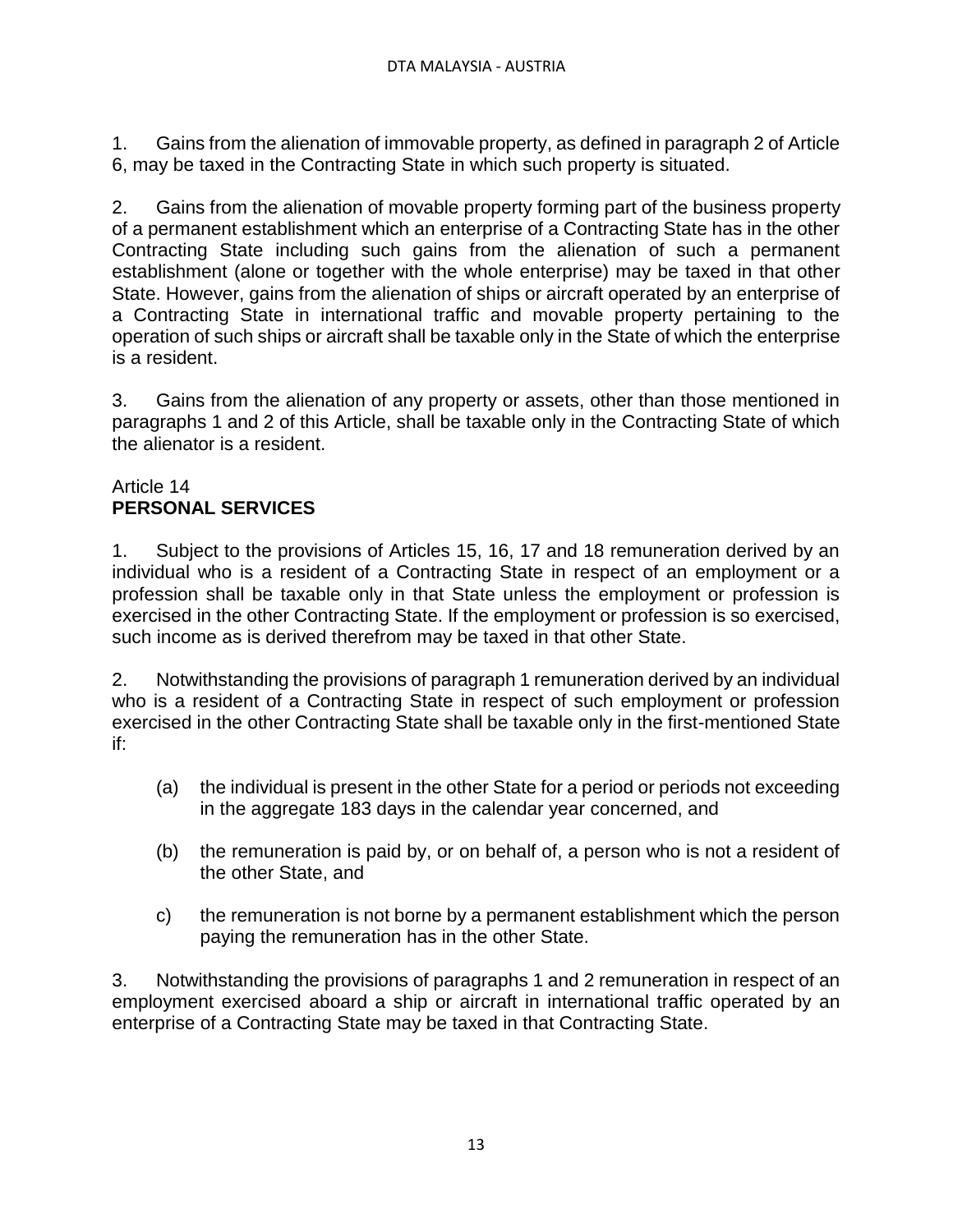## Article 15 **DIRECTORS' FEES**

Directors' fees and similar payments derived by a resident of a Contracting State in his capacity as a member of the board of directors of a company which is a resident of the other Contracting State, may be taxed in that other State.

#### Article 16 **ARTISTES AND ATHLETES**

1. Notwithstanding the provisions of Article 14 income derived by a resident of a Contracting State as an entertainer, such as a theatre, motion picture, radio or television artiste, or a musician, or as an athlete, from his personal activities as such exercised in the other Contracting State, may be taxed in that other State.

2. Where income in respect of personal activities exercised by an entertainer or an athlete in his capacity as such accrues not to the entertainer or athlete himself but to another person, that income may, notwithstanding the provisions of Articles 7 and 14 be taxed in the Contracting State in which the activities of the entertainer or athlete are exercised.

3. The provisions of paragraphs 1 and 2 shall not apply to remuneration or profits derived from activities exercised in a Contracting State if the visit to that State is directly or indirectly supported wholly or substantially from the public funds of the other Contracting State, a political subdivision, a local authority or a statutory body thereof.

### Article 17 **PENSIONS AND ANNUITIES**

Subject to the provisions of paragraph 2 of Article 18, any pensions and other similar remuneration for past employment or any annuity arising in a Contracting State and paid to a resident of the other Contracting State shall be taxable only in that other State.

### Article 18 **GOVERNMENT SERVICE**

1. (a) Remuneration, other than a pension, paid by a Contracting State or a political subdivision, a local authority or a statutory body thereof to any individual in respect of services rendered to that State or political subdivision, local authority or statutory body thereof shall be taxable only in that State.

(b) However, such remuneration shall be taxable only in the other Contracting State if the services are rendered in that other State and the recipient is a resident of that other State who: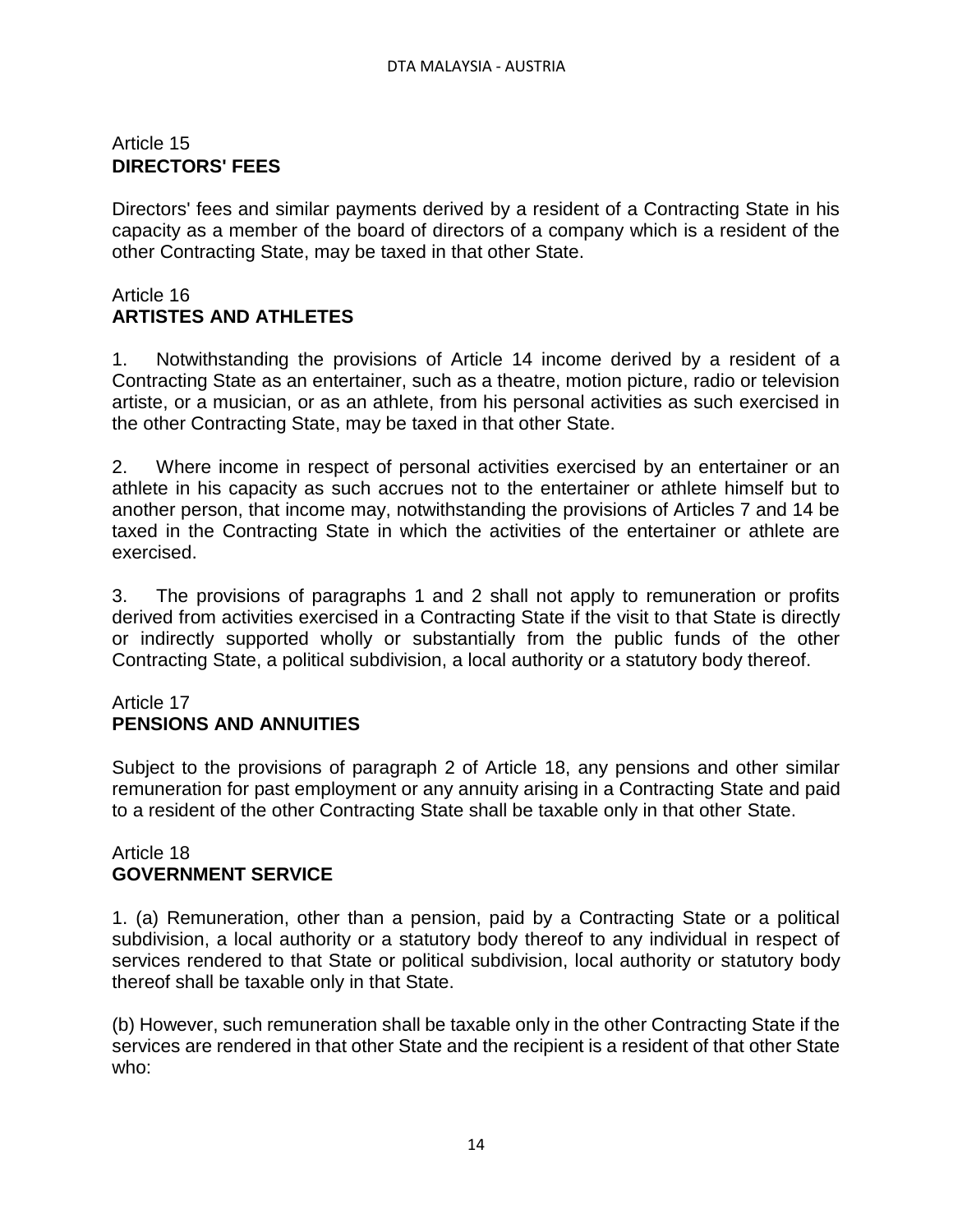- (i) is a national of that State; or
- (ii) did not become a resident of that State solely for the purpose of performing the services.

2. Any pension paid by, or out of funds created by, a Contracting State, political subdivision, a local authority or a statutory body thereof to any individual in respect of services rendered to that State, political subdivision, local authority or statutory body thereof shall be taxable only in that State.

3. The provisions of Articles 14, 15 and 17 shall apply to remuneration or pensions in respect of services rendered in connection with any trade or business carried on by a Contracting State, a political subdivision, a local authority or a statutory body thereof.

## Article 19 **STUDENTS**

1. Payments which a student or business apprentice who is or was immediately before visiting a Contracting State a resident of the other Contracting State and who is present in the first-mentioned State solely for the purpose of his education or training receives for the purpose of his maintenance, education or training shall not be taxed in that State, provided that such payments arise from sources outside that State.

2. Remuneration which a student or business apprentice who is or was formerly a resident of a Contracting State derives from an employment which he exercises in the other Contracting State for a period or periods not exceeding in the aggregate 183 days in any calendar year concerned shall not be taxed in that other State if the employment is directly related to his studies or apprenticeship.

## Article 20

# **TEACHERS AND RESEARCHERS**

1. An individual who is a resident of a Contracting State immediately before making a visit to the other Contracting State, and who, at the invitation of any university, college, school or other similar educational institution, visits that other State for a period not exceeding two years solely for the purpose of teaching or research or both at such educational institution shall be exempt from tax in that other State on any remuneration for such teaching or research which is subject to tax in the first-mentioned Contracting State.

2. This Article shall not apply to income from research if such research is undertaken primarily for the private benefit of a specific person or persons.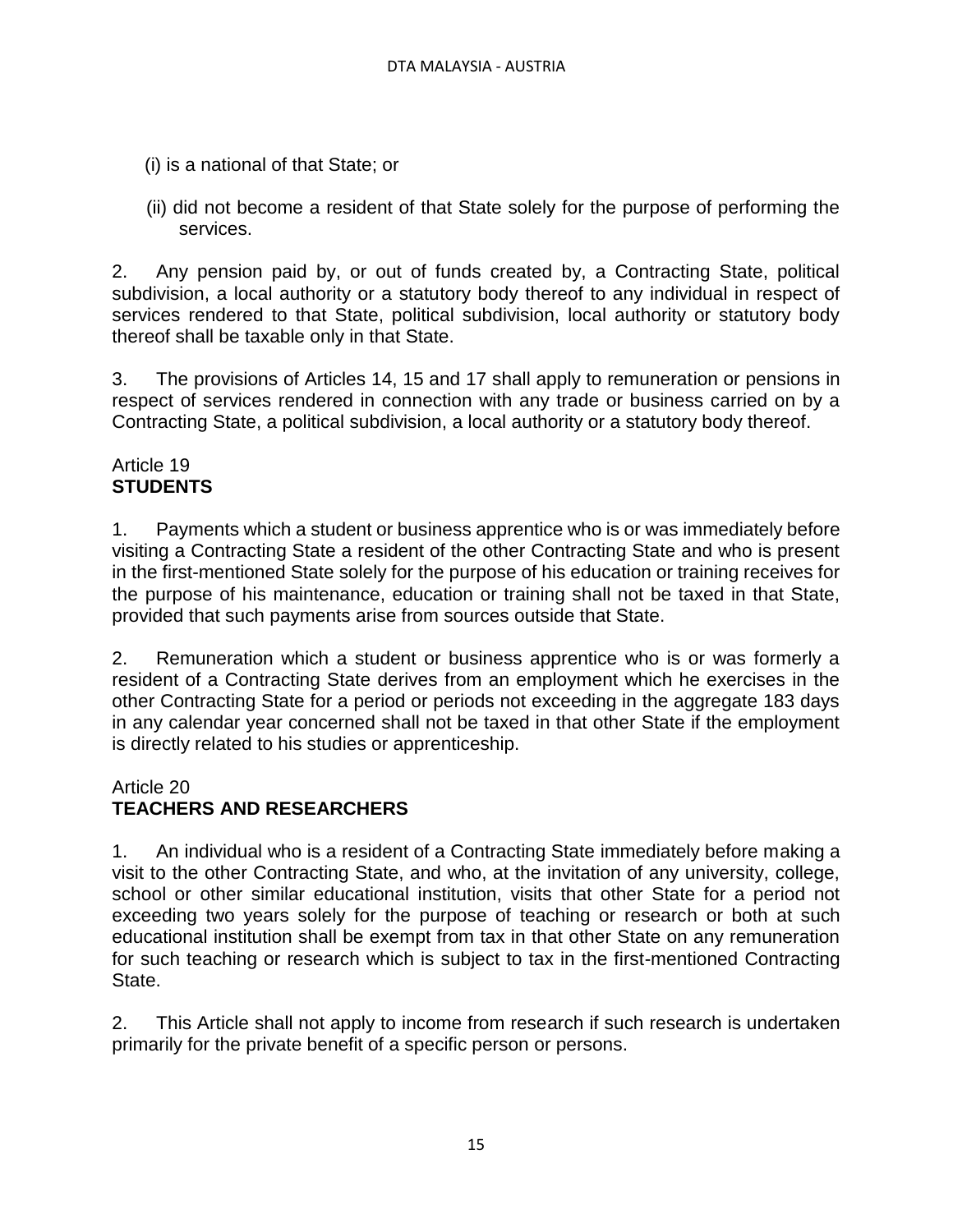## Article 21 **INCOME NOT EXPRESSLY MENTIONED**

Items of income of a resident of a Contracting State which are not expressly mentioned in the foregoing Articles of this Agreement shall be taxable only in that Contracting State except that if such income is derived from sources in the other Contracting State, it may also be taxed in that other State.

### Article 22 **ELIMINATION OF DOUBLE TAXATION**

- 1. In the case of Malaysia, double taxation shall be avoided as follows:
	- (a) Subject to the laws of Malaysia regarding the allowance as a credit against Malaysian tax of tax payable in any country other than Malaysia, Austrian tax payable under the laws of Austria and in accordance with this Agreement by a resident of Malaysia in respect of income derived from Austria shall be allowed as a credit against Malaysian tax payable in respect of that income. Where such income is a dividend paid by a company which is a resident of Austria to a company which is a resident of Malaysia and which owns not less than 25 per cent of the voting shares of the company paying the dividend, the credit shall take into account Austrian tax payable by that company in respect of its income out of which the dividend is paid. The credit shall not, however, exceed that part of the Malaysian tax, as computed before the credit is given, which is appropriate to such item of income.
	- (b) For the purpose of sub-paragraph (a) the term "Austrian tax" does not include the tax on commercial and industrial enterprises computed on a basis other than profits.
- 2. In the case of Austria, double taxation shall be avoided as follows:
	- (a) Where a resident of Austria derives income which, in accordance with the provisions of this Agreement may be taxed in Malaysia, Austria shall, subject to the provisions of paragraphs (b) and (c), exempt such income from tax. Moreover dividends paid by a company which is a resident of Malaysia to a company which is a resident of Austria and which owns for a period of at least 12 months prior to the date relevant for the determination of the last-mentioned company's profits at least 25 per cent of the share capital of the first-mentioned company paying the dividends will be exempt from Austrian corporation tax imposed on the last mentioned company receiving such dividends.
	- (b) Where a resident of Austria derives items of income which, in accordance with the provisions of paragraph 2 of Articles 8, 11 and 12 and of Article 21 may be taxed in Malaysia, Austria shall allow as a deduction from the tax on the income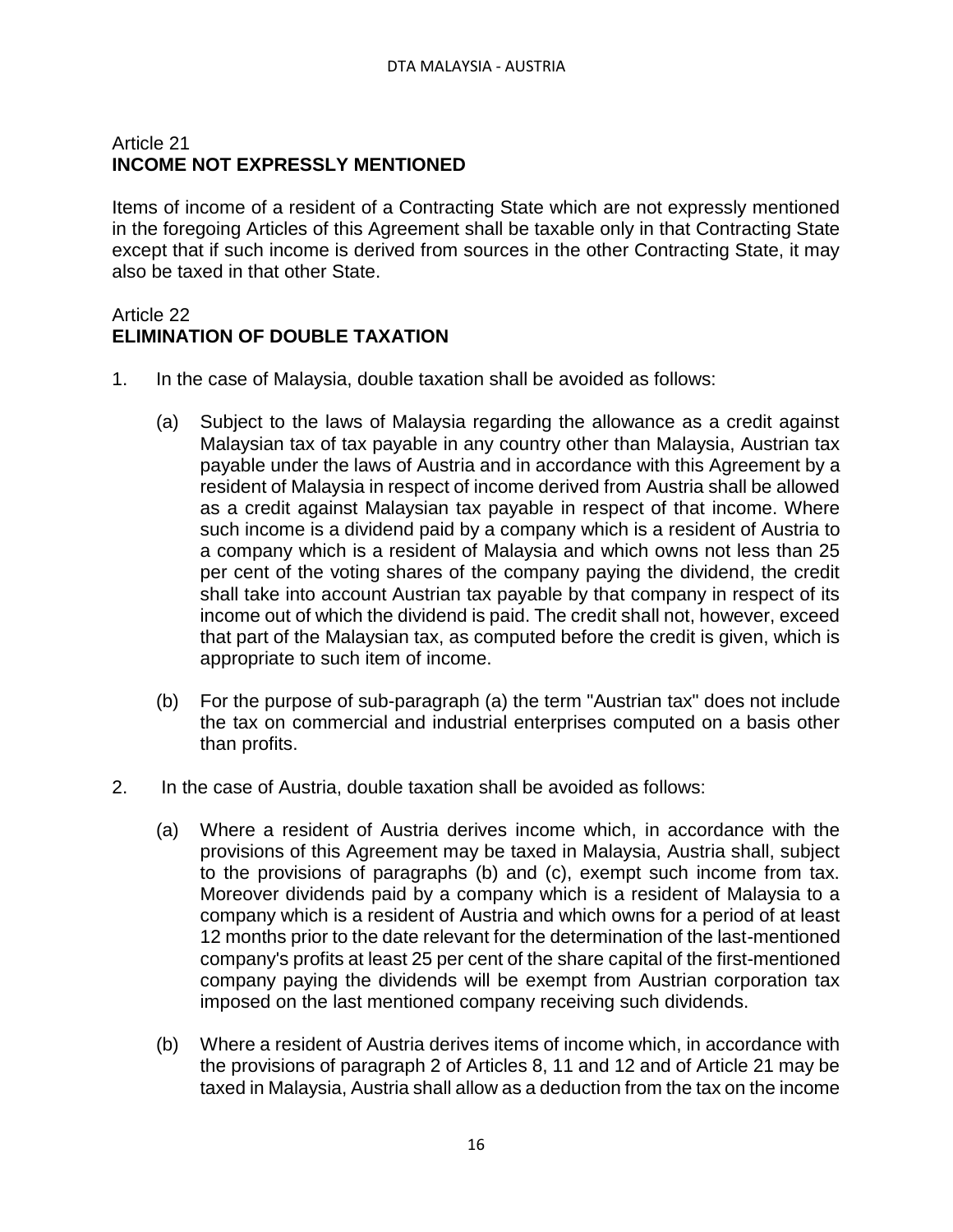of that resident an amount equal to the tax paid in Malaysia. Such deduction shall not, however, exceed that part of the tax, as computed before the deduction is given, which is attributable to such items of income derived from Malaysia. The same applies to dividends [other than those dealt with in subparagraph (a) above] falling under paragraph 3 of Article 10 and to interest falling under paragraph 3 of Article 11.

(c) Where in accordance with any provision of this Agreement income derived by a resident of Austria is exempt from tax in Austria, Austria may nevertheless, in calculating the amount of tax on the remaining income of such resident, take into account the exempted income.

3. For the purpose of subparagraph (b) of paragraph 2, the term "tax paid in Malaysia" shall be deemed to include:

- (a) in respect of dividends received from a company which is a resident in Malaysia, any amount which would have been payable as Malaysian tax but for an exemption or relief from tax granted under the Malaysian laws relating to incentives for the promotion of economic development in Malaysia which were in force on the date of signature of this Agreement or any other provisions which may subsequently be introduced in Malaysia in modification of or in addition to those laws so far as they are of a substantially similar character. However, any deduction from Austrian tax granted in accordance with paragraph 3 shall not exceed an amount equal to 40 per cent of the gross amount of the dividends;
- (b) in the case of interest to which paragraph 3 of Article 11 applies, an amount not exceeding 15 per cent of the gross amount of the interest in respect of which Malaysian tax would have been payable but for the exemption granted in accordance with that paragraph.

## Article 23 **NON-DISCRIMINATION**

1. Nationals of a Contracting State shall not be subjected in the other Contracting State to any taxation or any requirement connected therewith, which is other or more burdensome than the taxation and connected requirements to which nationals of that other State in the same circumstances are or may be subjected.

2. The taxation on a permanent establishment which an enterprise of a Contracting State has in the other Contracting State shall not be less favourably levied in that other State than the taxation levied on enterprises of that other State carrying on the same activities.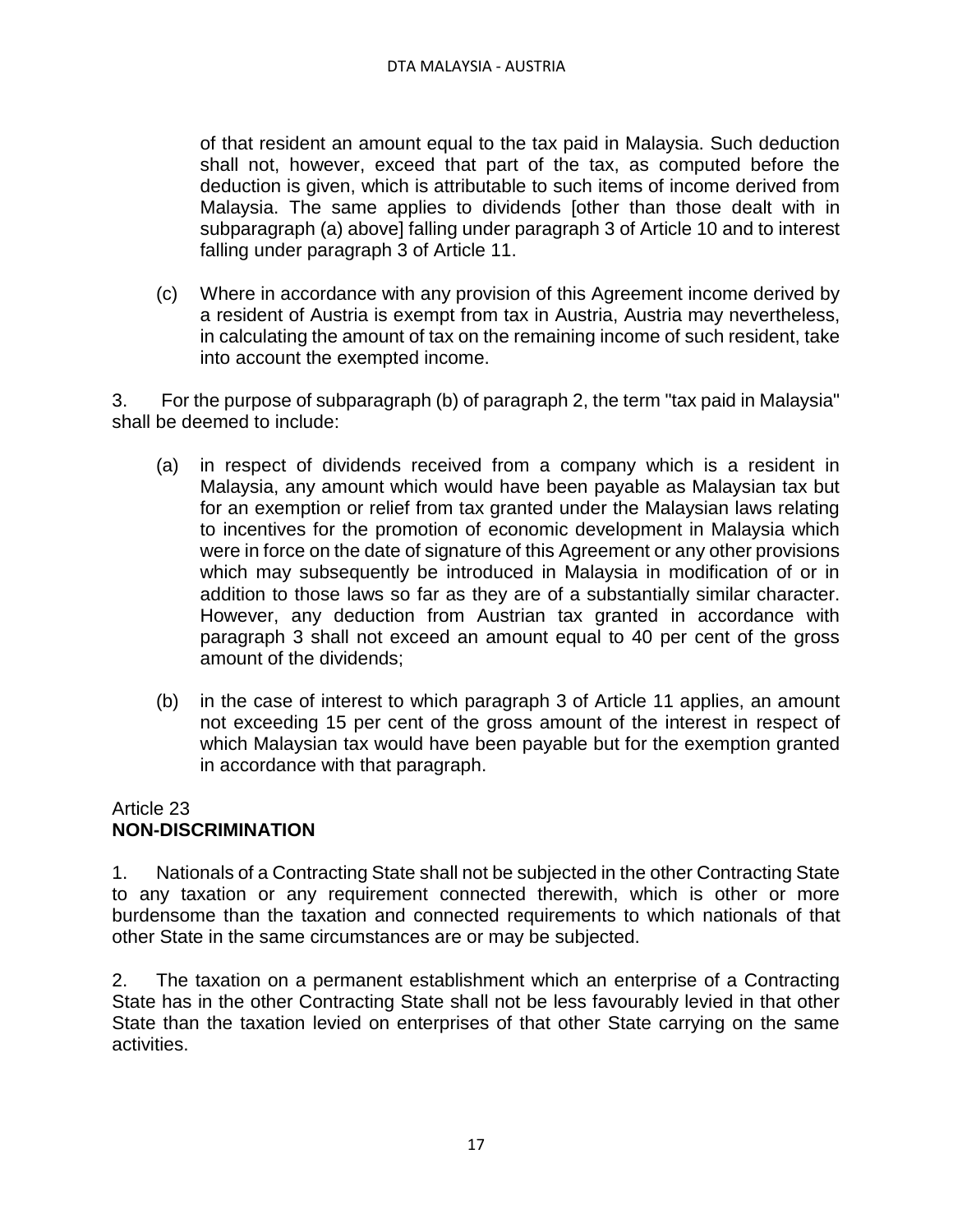3. Enterprises of a Contracting State, the capital of which is wholly or partly owned or controlled, directly or indirectly, by one or more residents of the other Contracting State, shall not be subjected in the first-mentioned State to any taxation or any requirement connected therewith which is other or more burdensome than the taxation and connected requirements to which other similar enterprises of the first-mentioned State are or may be subjected.

- 4. Nothing in this Article shall be construed as obliging:
	- (a) a Contracting State to grant to individuals who are residents of the other Contracting State any personal allowances, reliefs and reductions for tax purposes on account of civil status or family responsibilities which it grants to its own residents;
	- (b) Malaysia to grant to nationals of Austria not resident in Malaysia those personal allowances, reliefs and reductions for tax purposes which are by law available on the date of signature of this Agreement only to nationals of Malaysia not resident in Malaysia.

5. Nothing in this Article shall be construed so as to prevent either Contracting State from limiting to its nationals the enjoyment of tax incentives designed to promote economic development in that State provided that such tax incentives have not been granted to nationals of a third State. 6. In this Article, the term "taxation" means taxes to which this Agreement applies.

## Article 24 **MUTUAL AGREEMENT PROCEDURE**

1. Where a resident of a Contracting State considers that the actions of one or both of the Contracting States result or will result for him in taxation not in accordance with this Agreement, he may, notwithstanding the remedies provided by the taxation laws of those States, present his case to the competent authority of the State of which he is a resident or, if his case comes under paragraph 1 of Article 23, to that of the State of which he is a national. The case must be presented within three years from the first notification of the action resulting in taxation not in accordance with the provisions of the Agreement.

2. The competent authority shall endeavour, if the objection appears to it to be justified and if it is not itself able to arrive at a satisfactory solution, to resolve the case by mutual agreement with the competent authority of the other Contracting State, with a view to the avoidance of taxation which is not in accordance with the Agreement.

3. The competent authorities of the Contracting States shall endeavour to resolve by mutual agreement any difficulties or doubts arising as to the interpretation or application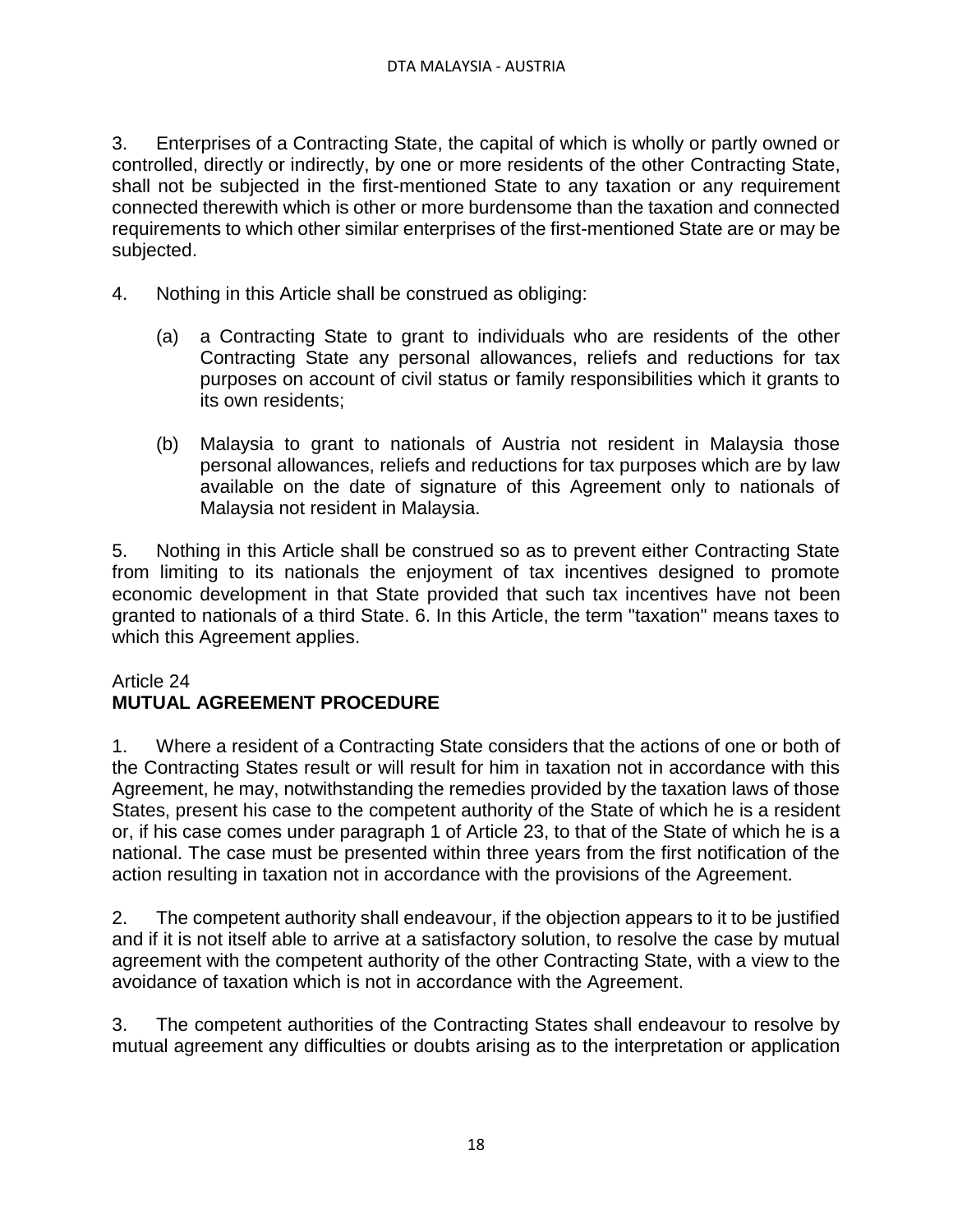of the Agreement. They may also consult together for the elimination of double taxation in cases not provided for in the Agreement.

4. The competent authorities of the Contracting States may communicate with each other directly for the purpose of reaching an agreement in the sense of the preceding paragraphs.

### Article 25 **EXCHANGE OF INFORMATION**

1. The competent authorities of the Contracting States shall exchange such information as is necessary for carrying out the provisions of this Agreement. Any information received by a Contracting State shall be treated as secret in the same manner as information obtained under the domestic laws of that State and shall be disclosed only to persons or authorities (including courts and administrative bodies) involved in the assessment or collection of, the enforcement or prosecution in respect of, or the determination of appeals in relation to, the taxes covered by the Agreement. Such persons or authorities shall use the information only for such purposes. They may disclose the information in public court proceedings or in judicial decisions.

2. In no case shall the provisions of paragraph 1 be construed so as to impose on a Contracting State the obligation:

- (a) to carry out administrative measures at variance with the laws or the administrative practice of that or of the other Contracting State;
- (b) to supply particulars which are not obtainable under the laws or in the normal course of the administration of that or of the other Contracting State;
- (c) to supply information which would disclose any trade, business, industrial, commercial or professional secret or trade process, or information, the disclosure of which would be contrary to public policy.

## Article 26 **DIPLOMATIC AND CONSULAR OFFICERS**

Nothing in this Agreement shall affect the fiscal privileges of diplomatic agents or consular officers under the general rules of international law or under the provisions of special agreements.

Article 27 **ENTRY INTO FORCE**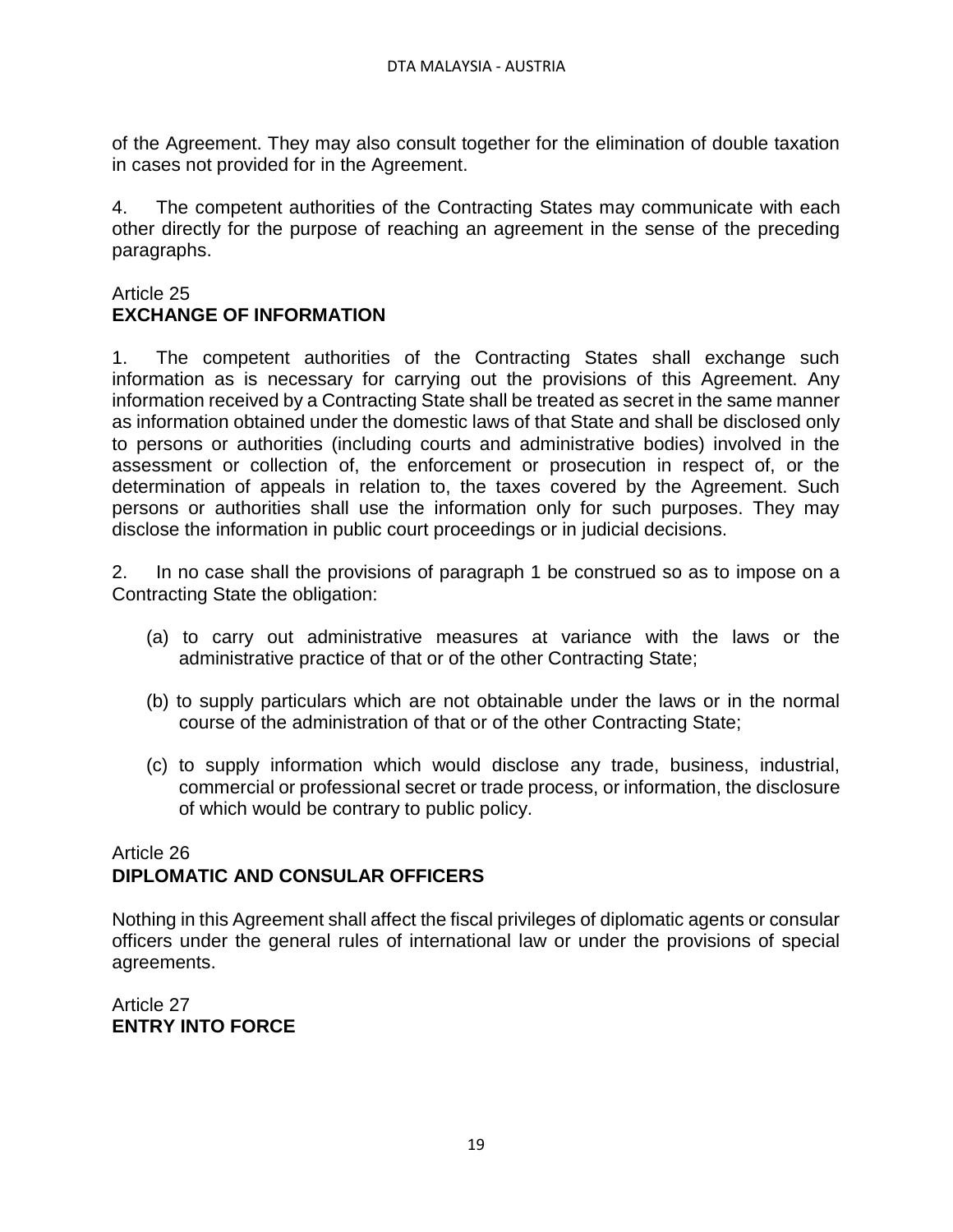1. This Agreement shall be ratified and the instruments of ratification shall be exchanged at Kuala Lumpur as soon as possible.

2. This Agreement shall enter into force on the first day of the third month next following that in which the exchange of instruments of ratification takes place and its provisions shall have effect:

(a) in Malaysia:

as respects Malaysian tax for the year of assessment beginning on the first day of January 1988 and subsequent years of assessment;

(b) in Austria:

as respects Austrian tax for any fiscal year beginning on the first day of January 1987 and subsequent fiscal years.

#### Article 28 **TERMINATION**

This Agreement shall remain in effect indefinitely, but either Contracting State may terminate the Agreement, through diplomatic channels, by giving to the other Contracting State written notice of termination on or before June 30th in any calendar year after the year 1990. In such an event the Agreement shall cease to have effect:

(a) in Malaysia:

for the year of assessment beginning on the first day of January in the second calendar year following that in which the notice of termination is given and subsequent years of assessment;

(b) in Austria:

for any fiscal year beginning on the first day of January in the calendar year next following that in which the notice of termination is given and subsequent fiscal years.

IN WITNESS whereof the undersigned, duly authorised thereto, have signed this Agreement and put seals thereto.

DONE in duplicate at Vienna this day of 20th September 1989, each in Bahasa Malaysia, the German and the English language, the three texts being equally authentic. In the event of there being a dispute in the interpretation and the application of this Agreement, the English text shall prevail.